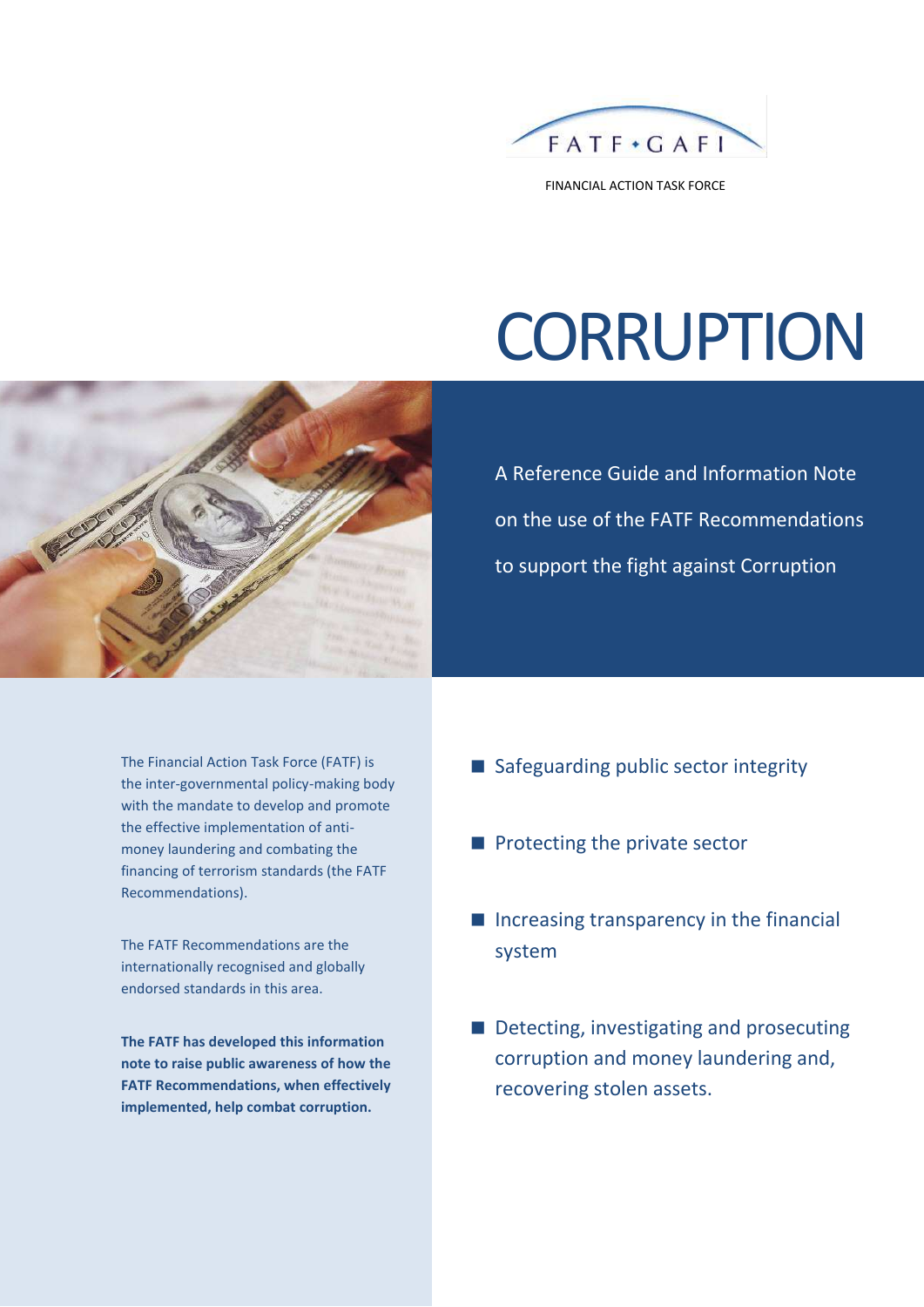# *Introduction*

Leaders throughout the international community recognise that anti-money laundering (AML) and counter-terrorist financing (CFT) measures are powerful tools that are effective in the fight against corruption. The G20 leaders have asked the FATF to help detect and deter the proceeds of corruption by strengthening the FATF Recommendations. As part of this work, the FATF has developed this information note to raise public awareness of how the FATF Recommendations, when effectively implemented, help to combat corruption.

# *The link between corruption and money laundering*

Corruption and money laundering are intrinsically linked. Similar to other serious crimes, corruption offences, such as bribery and theft of public funds, are generally committed for the purpose of obtaining private gain. Money laundering is the process of concealing illicit gains that were generated from criminal activity. By successfully laundering the proceeds of a corruption offence, the illicit gains may be enjoyed without fear of being confiscated.

Combating money laundering is a cornerstone of the broader agenda to fight organized and serious crime by depriving criminals of ill-gotten gains and by prosecuting those who assist in the laundering of such illgotten gains. The FATF recognises the link between corruption and money laundering, including how AML/CFT measures help combat corruption. This is why corruption issues are taken into account during the FATF mutual evaluation process which assesses countries' compliance with the FATF Recommendations. For example, the FATF considers how effectively AML/CFT measures are implemented in a country by considering the number of investigations, prosecutions and convictions for money laundering, and the amount of property confiscated in relation to money laundering or underlying predicate offences, including corruption and bribery (Recommendation 32). As well, the FATF considers whether the country can demonstrate that it has a solid framework of measures to prevent and combat corruption through respect for transparency, good governance principles, high ethical and professional requirements, and established a reasonably efficient court system to ensure that judicial decisions are properly enforced (FATF Methodology, paragraphs 6-7 and 15-21). These elements are important because significant weaknesses or shortcomings in these areas may impede effective implementation of the FATF Recommendations.

By effectively implementing the FATF Recommendations, countries can:

- **better safeguard the integrity of the public sector**
- **protect designated private sector institutions from abuse**
- **increase transparency of the financial system**
- **facilitate the detection, investigation and prosecution of corruption and money laundering, and the recovery of stolen assets.**

A proper culture of compliance with AML/CFT standards creates an environment in which it is more difficult for corruption to thrive undetected and unpunished.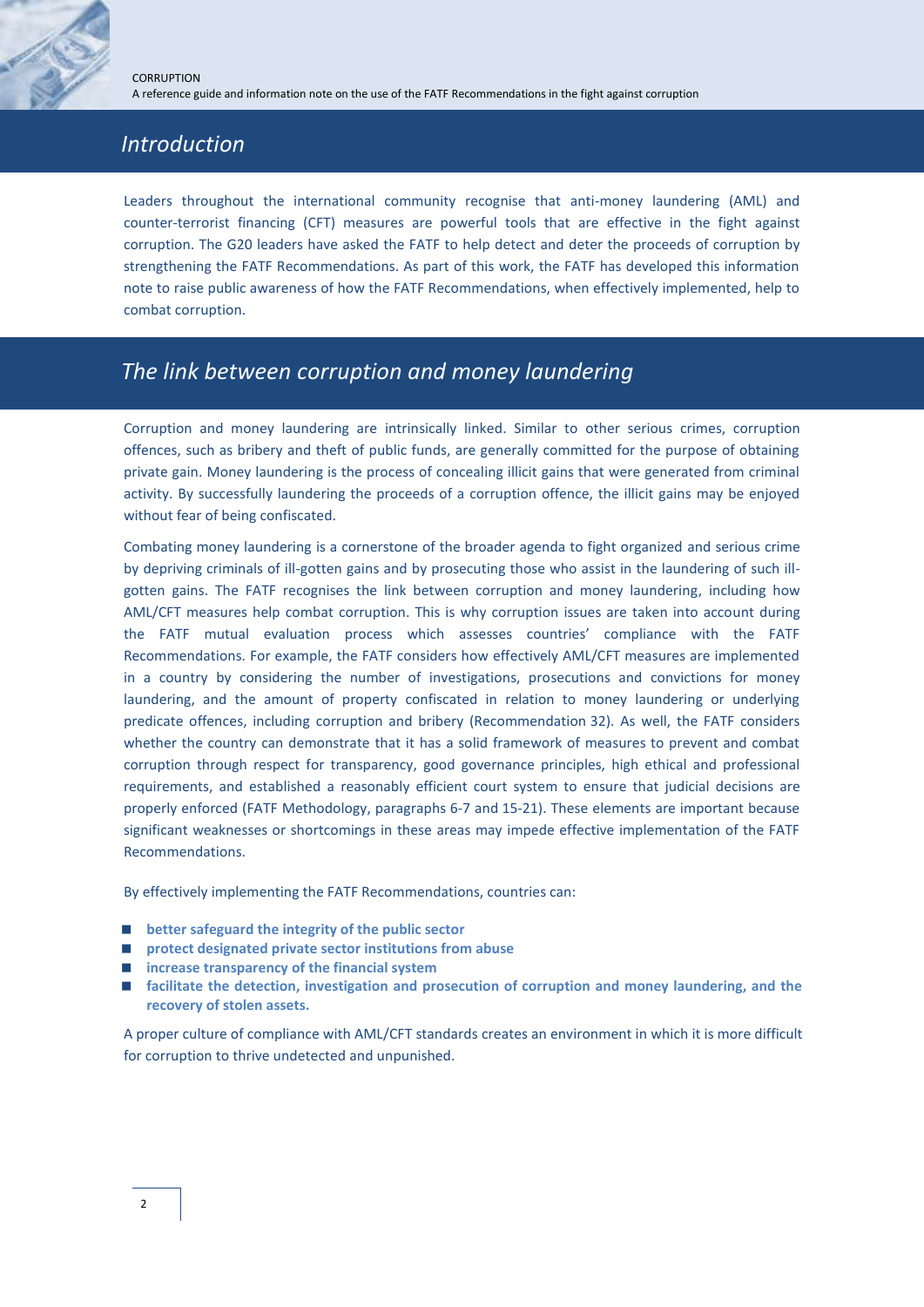

### *Safeguarding the integrity of the public sector*

Corruption flourishes in an environment where state officials and public sector employees misuse their positions for private gain. Effective implementation of the FATF Recommendations helps to safeguard the integrity of the public sector by ensuring that key government agencies involved in anti-money laundering and combating terrorist financing (such as the financial intelligence unit, law enforcement and prosecutorial authorities, supervisors and others) are adequately resourced and manned by staff of high integrity.

**What do the FATF Recommendations require and how do these requirements fight corruption?**

Key government agencies must have **sufficient operational independence and autonomy** to ensure freedom from undue influence or interference. This reduces the likelihood of them falling under the influence or control of corrupt persons *(Recommendations 26 and 30)*.

Key government agencies must be provided with **adequate budgetary resources** to fully and effectively perform their functions. Adequate compensation can at least eliminate the need to embezzle or take bribes to reach a fair level of compensation *(Recommendation 30)*.

Staff of key government agencies must have appropriate **skills,** receive adequate **training,** and maintain **high professional standards**. Such measures help to foster a culture of honesty, integrity and professionalism *(Recommendation 30)*.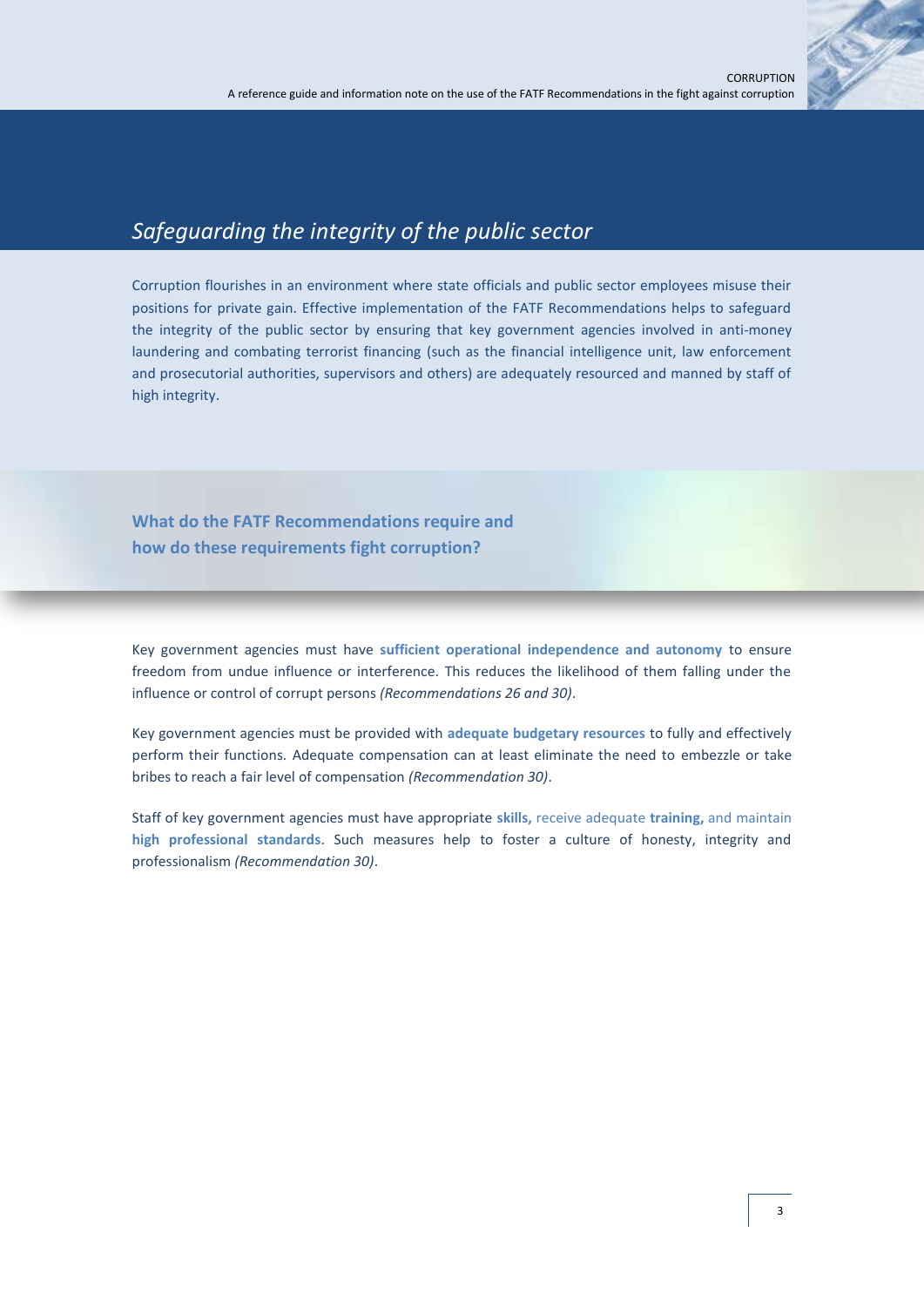#### *Protecting designated private sector institutions from abuse*

Private sector institutions are an attractive venue for laundering the proceeds of corruption, particularly if they are owned or infiltrated by corrupt persons or have implemented weak AML/CFT measures. Effective implementation of the FATF Recommendations helps to protect designated financial institutions (such as banks, securities firms, insurance companies, foreign exchange dealers, and money remitters) and other designated businesses and professions (such as casinos, lawyers, accountants, real estate agents, dealers in precious metals and stones, and trust and company service providers) by requiring that their owners, controllers and employees are properly vetted, and they have adequate systems in place to comply with AML/CFT requirements..

**What do the FATF Recommendations require and how do these requirements fight corruption?**

Persons holding a significant controlling interest or management function in a designated private sector institution must be **vetted**. In the case of financial institutions, such vetting should use "**fit and proper**" criteria for directors and managers. This helps to prevent corrupt persons and other criminals from gaining control over a financial institution or casino *(Recommendations 23 and 24)*.

Designated private sector institutions must **screen employees** to ensure high standards. This helps to prevent corrupt persons from infiltrating or otherwise criminally abusing a financial service provider *(Recommendations 15 and 16)*.

Designated private sector institutions must implement **internal control systems and audit functions** to ensure compliance with AML/CFT measures. This helps such institutions to detect when they are being abused by criminals and corrupt persons *(Recommendations 15 and 16)*.

Designated private sector institutions must be subject to adequate **supervision and monitoring** by supervisory authorities (or self-regulatory organisations, in the case of lawyers, accountants, real estate agents, dealers in precious metals and stones, and trust and company service providers) with sufficient supervisory, inspection and sanctioning powers to ensure compliance with AML/CFT measures. Robust supervision and monitoring of the financial sector deters and facilitates the detection of corruption and other criminal activity *(Recommendations 17, 23, 24 and 29)*.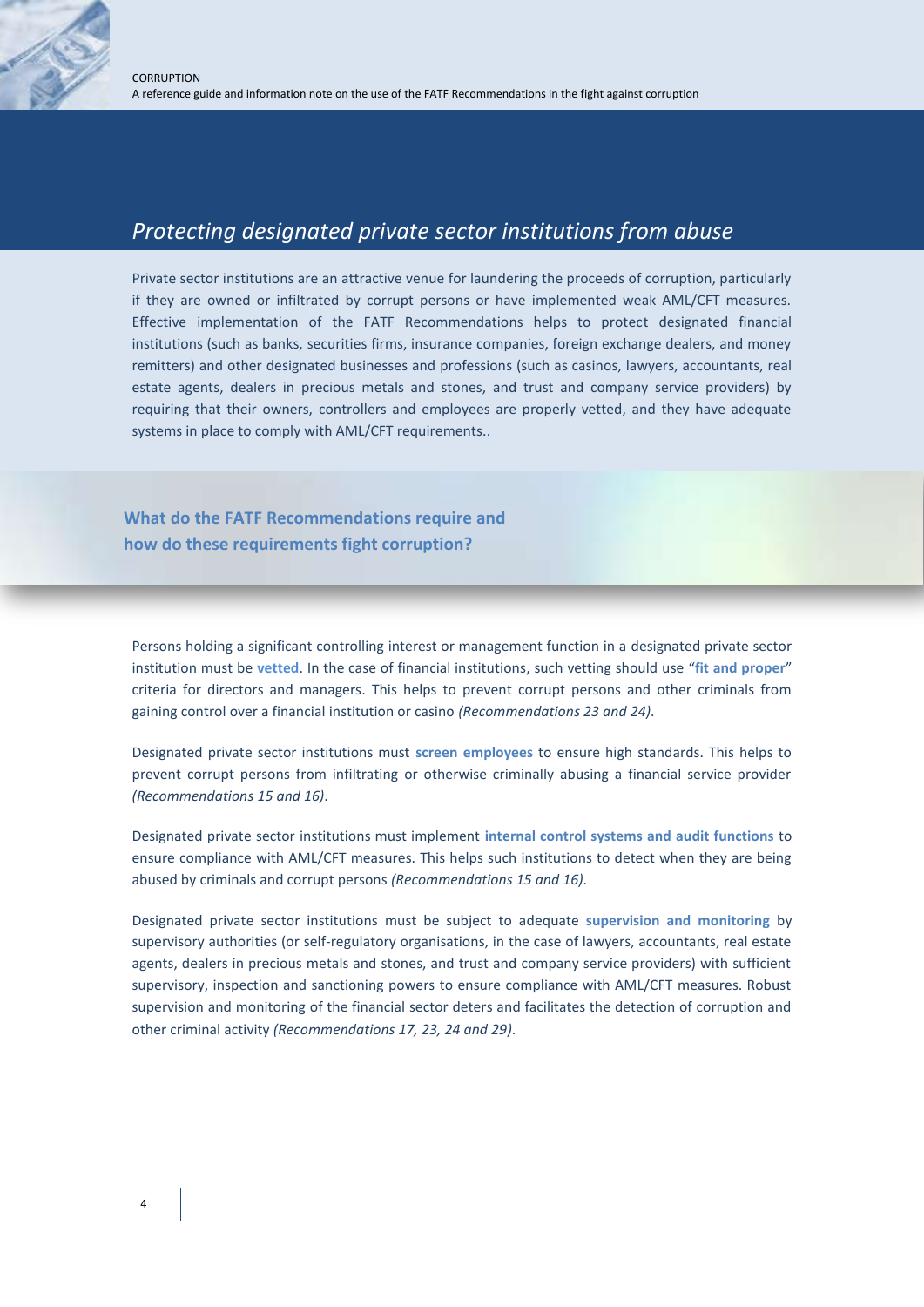

#### *Increasing transparency in the financial sector*

Corruption is more likely to go unpunished in opaque circumstances where the proceeds of such crimes are laundered and cannot be traced back to the underlying corrupt activity, as is the case when the ownership of assets is obscured, and transactions and transfers leave incomplete (or no) audit trail. Effective implementation of the FATF Recommendations increases the transparency of the financial system by creating a reliable paper trail of business relationships, transactions, and discloses the true ownership and movement of assets.

**What do the FATF Recommendations require and how do these requirements fight corruption?**

When establishing business relationships or conducting transactions on behalf of customers, designated private sector institutions must **verify the identity of the customer**, any natural person on whose behalf a customer is acting, and any individuals who ultimately own or control customers that are legal persons (such as companies) or legal arrangements (such as trusts). Additional precautions must be taken when transactions are conducted through a third party or are not done face-to-face. These precautions increase transparency by making it difficult for corrupt persons to conduct business anonymously, or hide their business relationships and transactions behind other people, corporate structures, or complex legal arrangements *(Recommendations 5, 6, 8, 9 and 12)*.

All customer identification, transaction and account records, and business correspondence must be kept, so that they can be made available to the authorities on a timely basis. Such **record keeping** measures ensure that there is a reliable paper trail the authorities can use to trace the proceeds of corruption, and use as evidence to prosecute corruption and other crimes *(Recommendations 10 and 12)*.

Financial service providers must put in place appropriate risk management systems to determine whether a (potential) customer or the individual who ultimately owns or controls the customer is a **politically exposed person** (PEP). When doing business with a PEP, financial service providers must take reasonable measures to determine the PEP's source of wealth and funds. Such measures increase the possibility of detecting instances where public officials and other persons who are (or have been) entrusted with prominent public functions in a foreign country — such as Heads of State, senior politicians, senior government judicial or military officials, senior executives of state-owned corporations and important political party officials—are abusing their positions for private gain *(Recommendation 6)*.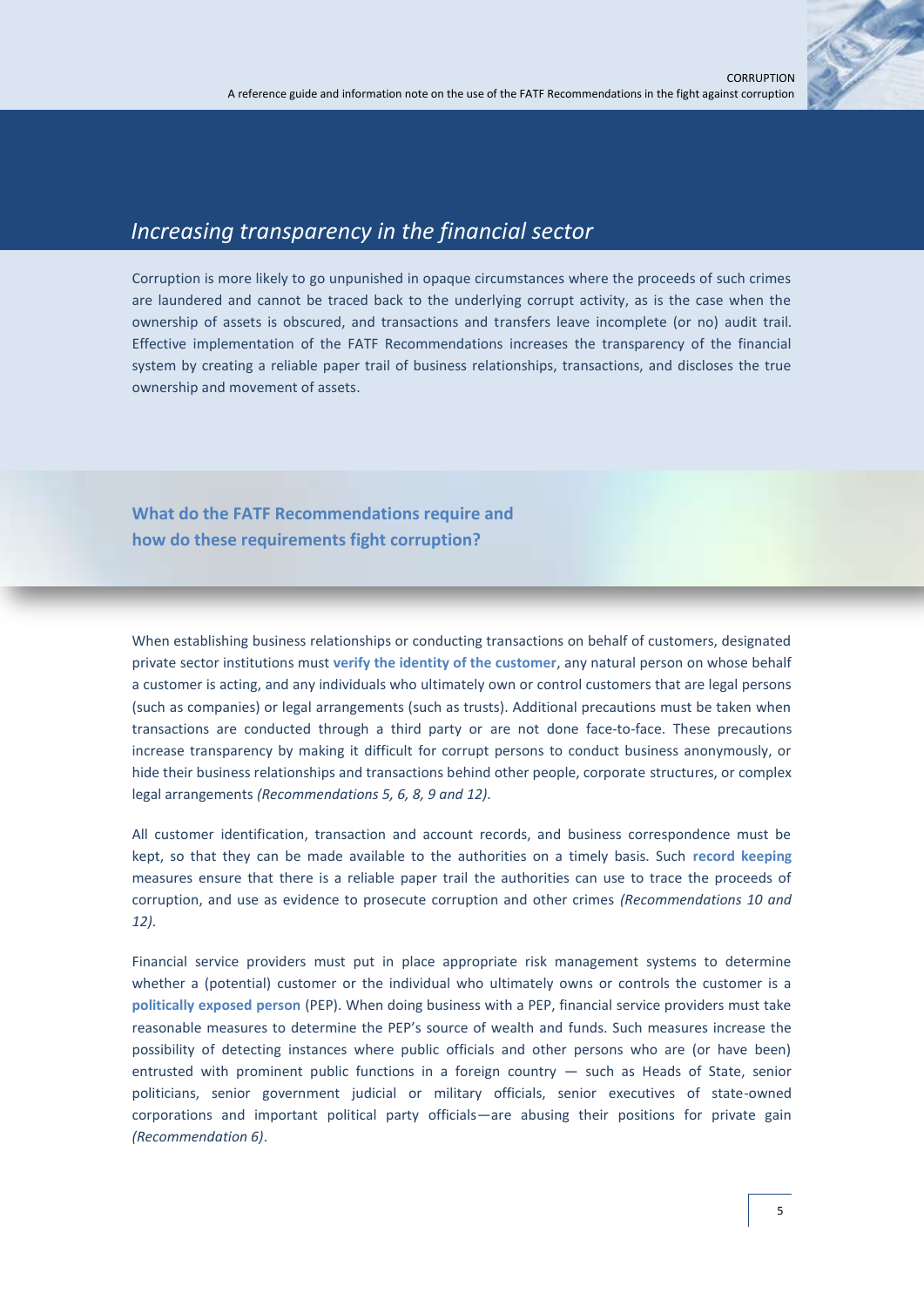### *Increasing transparency in the financial sector*

The authorities must have timely access to adequate, accurate and current information which identifies the individual(s) who own or control legal persons and legal arrangements. This increases the **transparency of ownership**, and makes difficult to hide the proceeds of corruption within a company or trust *(Recommendation 33 and 34)*.

Wire transfers are a fast way to move the proceeds of corruption elsewhere to obscure their source and must, therefore, be accompanied by accurate and meaningful information which identifies the person who sent the transaction. Likewise, cash or bearer negotiable instruments that are being moved across national borders either on one's person, through the mail, or in containerised cargo would also leave no paper trail and, therefore, must be declared or disclosed to the authorities. **Transparent movement of assets** makes it possible to trace the movement of corruption proceeds *(Special Recommendations VII and IX)*.

**Financial secrecy laws** must not inhibit the implementation of the AML measures in excess of legitimate data protection and privacy concerns, including those aimed at increasing the transparency of the financial system thereby facilitating the prevention, detection and prosecution of corruption *(Recommendation 4)*.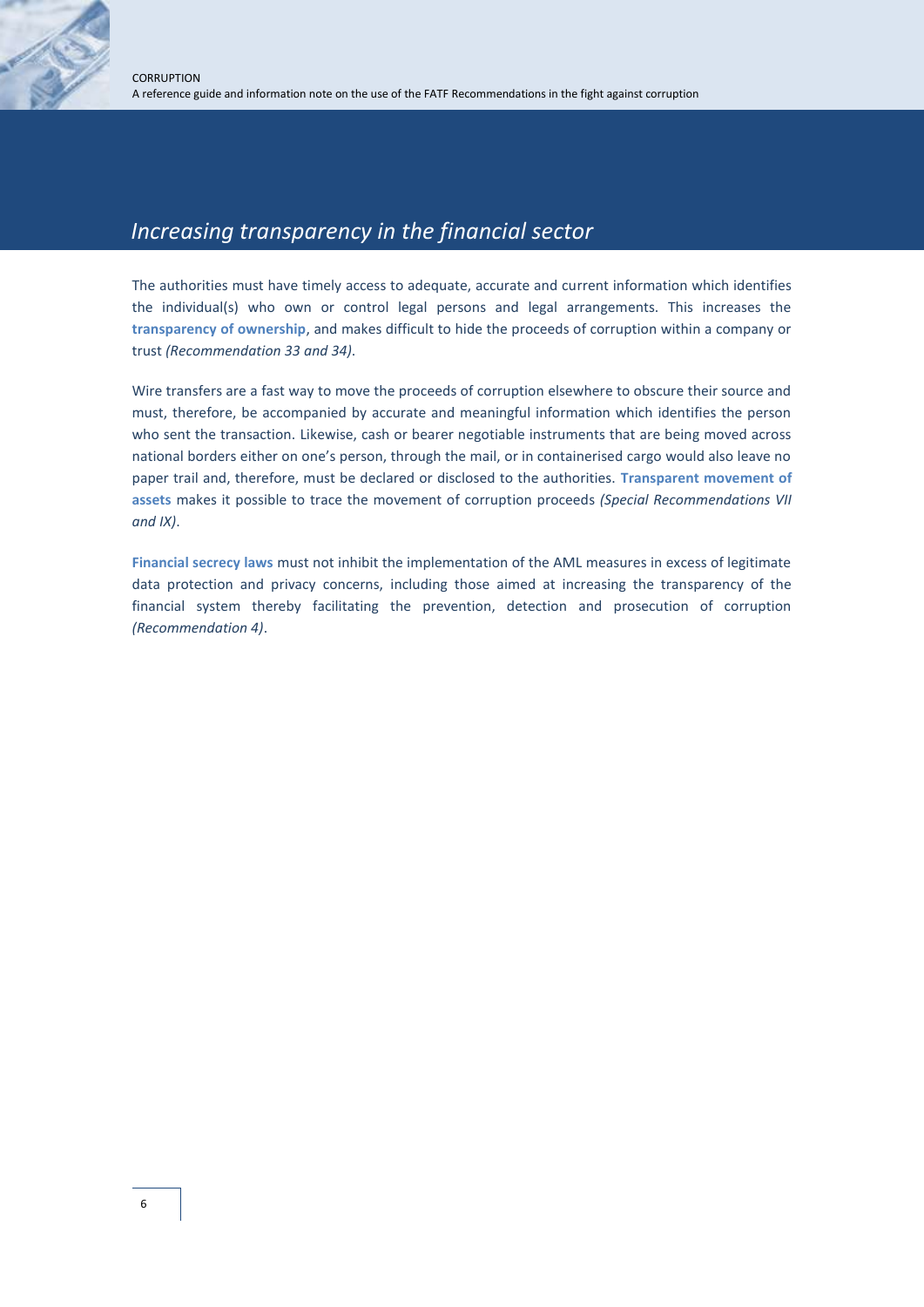

## *Detection, investigation, prosecution and recovery of stolen assets*

Jurisdictions become safe havens for persons and funds related to corrupt activities unless there is a legal framework and mechanisms to detect, investigate and prosecute corruption offences and related money laundering, and to recover stolen assets. Effective implementation of the FATF Recommendations establishes a legal framework and mechanisms to alert the authorities to suspicious activities in the financial system, and to provide them with sufficient powers to investigate and prosecute such activities, and to recover stolen assets..

**What do the FATF Recommendations require and how do these requirements fight corruption?**

Designated private sector institutions must conduct ongoing due diligence on all business relationships to ensure that the transactions being conducted are consistent with their knowledge of the customer, business and risk profile, and where necessary, the source of funds. Special attention must be given to any complex, unusual or large transactions, or unusual patterns of transactions, that have no apparent or visible economic or lawful purpose. Increased scrutiny must be given to high risk customers (such as foreign PEPs), jurisdictions, business relationships and transactions. This enables the **detection of unusual or suspicious activity** that might be related to corruption and which must be reported to the authorities for further analysis and investigation *(Recommendations 5, 6, 11, 12, 13, 16 and 21)*.

Countries must establish a **financial intelligence unit** (FIU), with adequate capacity and powers, to receive and **analyse suspicious transaction reports**, and disseminate disclosed information to the proper authorities for further investigation, if appropriate. These requirements also apply to suspicious transaction reports that may be related to corruption *(Recommendation 26)*.

The laundering of proceeds from all serious offences, including a sufficiently broad range of corruption and bribery offences, must be **criminalised**. This should normally apply to both natural and legal persons, regardless of whether they committed the predicate offence or are a facilitating third party. By ensuring that the related money laundering and corruption conduct can both be investigated and prosecuted, corrupt persons may be punished even if the corruption offence cannot be pursued. The law enforcement authorities must have sufficient powers to access financial records and obtain evidence for the purpose of ensuring proper **investigation and prosecution** of money laundering offences and underlying predicate offences. These powers also enable the authorities to "follow the money trail", and trace back and investigate the underlying corruption offence *(Recommendations 1, 2, 27 and 28)*.